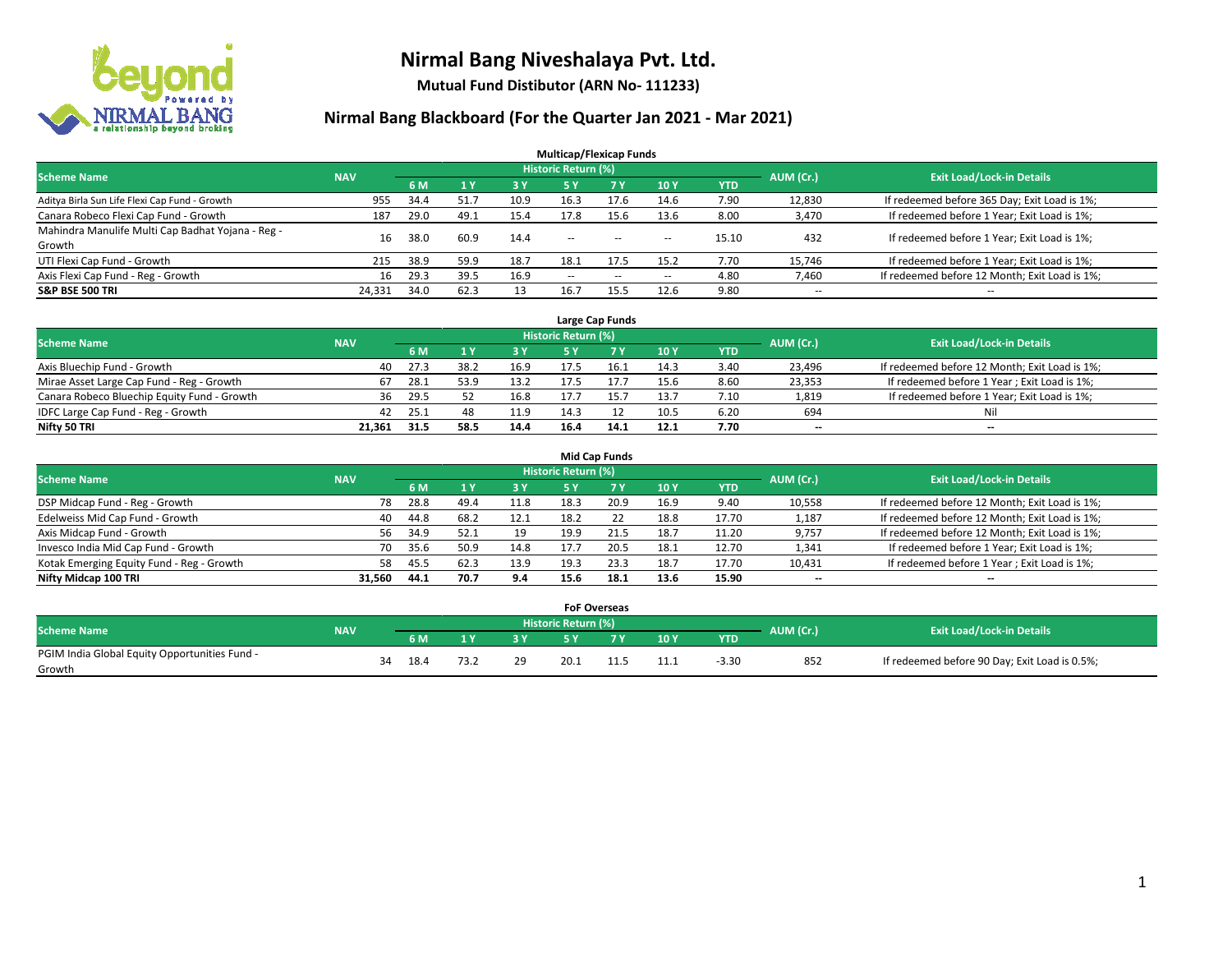

**Mutual Fund Distibutor (ARN No- 111233)**

|                                                  |            |      |              |      |                            | Large & Midcap |      |            |           |                                              |
|--------------------------------------------------|------------|------|--------------|------|----------------------------|----------------|------|------------|-----------|----------------------------------------------|
| <b>Scheme Name</b>                               | <b>NAV</b> |      |              |      | <b>Historic Return (%)</b> |                |      |            | AUM (Cr.) | <b>Exit Load/Lock-in Details</b>             |
|                                                  |            | 6 M  | $\sqrt{1}$ Y | 3 Y  | <b>5 Y</b>                 | 7 <sup>V</sup> | 10Y  | <b>YTD</b> |           |                                              |
| Mirae Asset Emerging Bluechip Fund - Growth      | 80         | 37.6 | 66.8         | 18   | 22.5                       | 25.5           | 22.9 | 13.20      | 15,785    | If redeemed before 1 Year; Exit Load is 1%;  |
| Canara Robeco Emerging Equities - Growth         | 133        | 33.2 | 53.6         | 12.9 | 19.5                       | 24             | 20.2 | 9.90       | 7,906     | If redeemed before 1 Year; Exit Load is 1%;  |
| Principal Emerging Bluechip Fund - Growth        | 146        | 34.0 | 54.9         | 11.5 | 18.7                       | 21.3           | 18.2 | 10.60      | 2,530     | If redeemed before 365 Day; Exit Load is 1%; |
| Invesco India Growth Opportunities Fund - Growth | 45         | 29.1 | 45.6         | 11.6 | 16.2                       | 16             | 13.6 | 8.30       | 3,660     | If redeemed before 1 Year; Exit Load is 1%;  |
| Kotak Equity Opportunities Fund - Reg - Growth   | 165        | 33.0 | 51.9         | 13.4 | 17.1                       | 17.3           | 14.3 | 10.80      | 5,177     | If redeemed before 1 Year; Exit Load is 1%;  |
| Tata Large & Mid Cap Fund - Reg - Growth         | 285        | 35.5 | 55.6         | 14.2 | 15.6                       | 16.4           | 14.3 | 12.60      | 2,105     | If redeemed before 365 Day; Exit Load is 1%; |
| NIFTY Large Midcap 250 TRI                       | 10.046     | 37.0 | 64.8         | 12.9 | 17.7                       | 17.9           | 14.3 | 12.00      | --        | --                                           |

|                                                     |            |      |      |      |                     | <b>Focused Funds</b> |        |            |           |                                               |
|-----------------------------------------------------|------------|------|------|------|---------------------|----------------------|--------|------------|-----------|-----------------------------------------------|
| <b>Scheme Name</b>                                  | <b>NAV</b> |      |      |      | Historic Return (%) |                      |        |            | AUM (Cr.) | <b>Exit Load/Lock-in Details</b>              |
|                                                     |            | 6 M  |      | 3 Y  | 5 Y                 |                      | 10Y    | <b>YTD</b> |           |                                               |
| Axis Focused 25 Fund - Growth                       | 39         | 30.7 | 41.4 | 15.3 | 19.1                | 17.7                 | $\sim$ | 4.20       | 14,699    | If redeemed before 12 Month; Exit Load is 1%; |
| ICICI Prudential Focused Equity Fund - Ret - Growth | 40         | 31.3 | 68   | 11.8 | 14.5                | 13.1                 | 11.7   | 11.60      | 1,087     | If redeemed before 1 Year; Exit Load is 1%;   |
| SBI Focused Equity Fund - Growth                    | 191        | 29.5 | 41.2 | 13.5 | 16.9                | 19                   | 17.6   | 8.60       | 13,801    | If redeemed before 1 Year; Exit Load is 1%;   |
| <b>S&amp;P BSE 500 TRI</b>                          | 24.331     | 34.0 | 62.3 | 13   | 16.7                | 15.5                 | 12.6   | 9.80       | $- -$     | $\overline{\phantom{a}}$                      |

|                                    |            |      |      |                     |      | <b>Small Cap Funds</b> |        |       |           |                                               |
|------------------------------------|------------|------|------|---------------------|------|------------------------|--------|-------|-----------|-----------------------------------------------|
| <b>Scheme Name</b>                 | <b>NAV</b> |      |      | Historic Return (%) |      |                        |        |       | AUM (Cr.) | <b>Exit Load/Lock-in Details</b>              |
|                                    |            | 6 M  |      | 73 Y.               |      |                        | 10Y    | YTD   |           |                                               |
| Axis Small Cap Fund - Reg - Growth | 44         | 35.5 | 44.9 | 16.5                | 18.6 | 22.5                   | $\sim$ | 11.00 | 4,165     | If redeemed before 12 Month; Exit Load is 1%; |
| DSP Small Cap Fund - Reg - Growth  | 81         | 39.3 | 67.  | 8.3                 | 15.6 |                        | 19     | 13.60 | 6,347     | If redeemed before 12 Month; Exit Load is 1%; |
| SBI Small Cap Fund - Growth        | 81         | 40.4 | 65.4 | 12.6                | 21.9 |                        | 21.8   | 13.60 | 7,311     | If redeemed before 1 Year; Exit Load is 1%;   |
| Nifty Smallcap 100 TRI             | 10.551     | 50.5 | 83.4 |                     | 13.3 | 14.9                   | 10.8   | 20.00 | $- -$     | $\overline{\phantom{a}}$                      |

| ELSS Schemes (Tax Saving u/s 80-C)           |                                  |      |      |      |           |        |            |            |           |     |  |  |  |
|----------------------------------------------|----------------------------------|------|------|------|-----------|--------|------------|------------|-----------|-----|--|--|--|
| <b>Scheme Name</b>                           | <b>Exit Load/Lock-in Details</b> |      |      |      |           |        |            |            |           |     |  |  |  |
|                                              | <b>NAV</b>                       | 6 M  | 71 Y | 3 Y  | <b>5Y</b> | 7V     | <b>10Y</b> | <b>YTD</b> | AUM (Cr.) |     |  |  |  |
| Aditya Birla Sun Life Tax Relief 96 - Growth | 40                               | 23.9 | 41.2 |      | 14.6      |        | 14.2       | 7.20       | 13,428    | Nil |  |  |  |
| Axis Long Term Equity Fund - Growth          | 63                               | 34.0 | 41.9 | 15.5 |           | 19.1   | 18.2       | 5.50       | 27,216    | Nil |  |  |  |
| Canara Robeco Equity Tax Saver Fund - Growth | 97                               | 35.5 | 58.7 | 18.3 | 18.6      | 17.2   | 14.7       | 10.90      | 1,725     | Nil |  |  |  |
| Invesco India Tax Plan - Growth              | 69                               | 30.5 | 50.2 | 13.1 | 16.3      | 17.7   | 15.3       | 8.40       | 1,461     | Nil |  |  |  |
| Mirae Asset Tax Saver Fund - Reg - Growth    | 26                               | 37.0 | 69.9 | 17.4 | 22.5      | $\sim$ | $\sim$     | 12.40      | 6,351     | Nil |  |  |  |
| S&P BSE 200 TRI                              | 7,813                            | 33.0 | 61.2 | 13.8 | 16.7      | 15.4   | 12.7       | 9.00       | $- -$     | $-$ |  |  |  |
|                                              |                                  |      |      |      |           |        |            |            |           |     |  |  |  |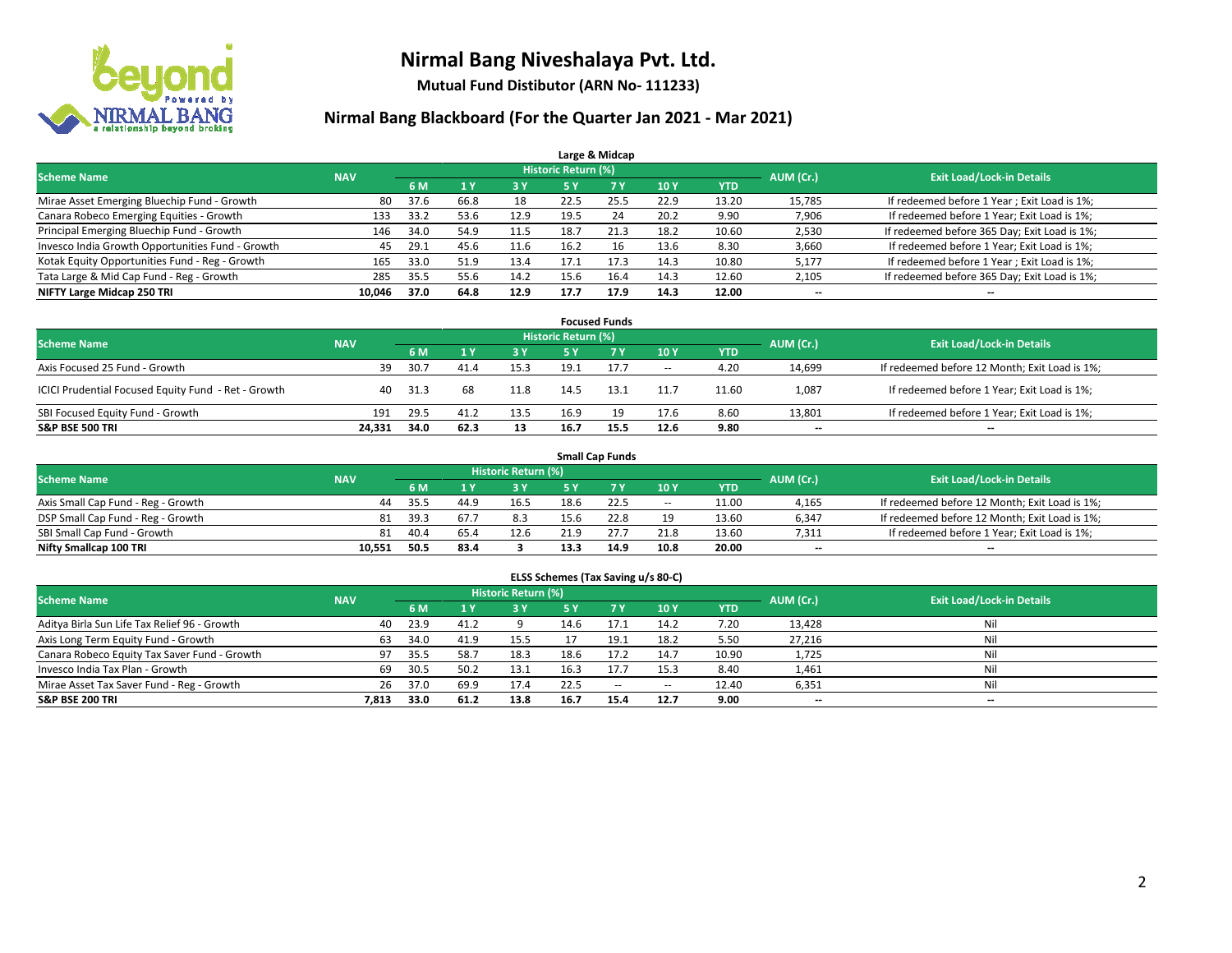

**Mutual Fund Distibutor (ARN No- 111233)**

| <b>Solution Oriented</b>                                  |            |      |      |                            |            |           |                          |            |           |                                               |  |  |
|-----------------------------------------------------------|------------|------|------|----------------------------|------------|-----------|--------------------------|------------|-----------|-----------------------------------------------|--|--|
| <b>Scheme Name</b>                                        | <b>NAV</b> |      |      | <b>Historic Return (%)</b> |            |           |                          |            | AUM (Cr.) | <b>Exit Load/Lock-in Details</b>              |  |  |
|                                                           |            | 6 M  | 1Y   | 3 Y                        | <b>5 Y</b> | <b>7Y</b> | 10Y                      | <b>YTD</b> |           |                                               |  |  |
| <b>HDFC Childrens Gift Fund</b>                           | 157        | 24.5 | 43.9 | 11.3                       | 14.7       | 14.9      | 14.6                     | 7.00       | 4,234     | Nil                                           |  |  |
| Tata Retirement Savings Fund - Moderate Plan - Reg        | 38         | 18.9 | 37.9 | 9.7                        | 14.7       | 17.1      | $\sim$                   | 4.30       | 1,334     | If redeemed before 61 Month; Exit Load is 1%; |  |  |
| Tata Retirement Savings Fund - Progressive Plan -<br>Reg  | 38         | 21.7 | 42.6 | 10.3                       | 16.6       | 17.1      | $\sim$                   | 5.30       | 977       | If redeemed before 61 Month; Exit Load is 1%; |  |  |
| Tata Retirement Savings Fund - Reg - Conservative<br>Plan | 24         | 7.2  | 15.9 | 7.7                        | 9.7        | 10.1      | $\overline{\phantom{a}}$ | 0.80       | 164       | If redeemed before 61 Month; Exit Load is 1%; |  |  |
| <b>S&amp;P BSE 200 TRI</b>                                | 7,813      | 33.0 | 61.2 | 13.8                       | 16.7       | 15.4      | 12.7                     | 9.00       | --        | $\hspace{0.05cm}$                             |  |  |

| <b>Index Fund</b>                                  |            |      |      |                     |           |            |      |            |                          |                                               |  |  |  |
|----------------------------------------------------|------------|------|------|---------------------|-----------|------------|------|------------|--------------------------|-----------------------------------------------|--|--|--|
| <b>Scheme Name</b>                                 | <b>NAV</b> |      |      | Historic Return (%) |           |            |      |            | AUM (Cr.)                | <b>Exit Load/Lock-in Details</b>              |  |  |  |
|                                                    |            | 6 M  |      | <b>3Y</b>           | <b>5Y</b> | <b>7 Y</b> | 10Y  | <b>YTD</b> |                          |                                               |  |  |  |
| HDFC Index Fund-NIFTY 50 Plan                      | 138        | 31.2 | 57.1 | 13.8                | 15.7      | 13.5       | 11.3 | 7.60       | 2,577                    | If redeemed before 3 Day; Exit Load is 0.25%; |  |  |  |
| ICICI Prudential Nifty Next 50 Index Fund - Growth | 31         | 27.0 | 51.6 | 6.7                 | 13.9      | 15.5       | 12.4 | 7.00       | 1,008                    | Nil                                           |  |  |  |
| UTI Nifty Index Fund - Growth                      | 99         | 31.4 | 57.6 | 14                  | 15.9      | 13.6       | 11.4 | 7.70       | 3,292                    | Nil                                           |  |  |  |
| Nifty 50 TRI                                       | 21,361     | 31.5 | 58.5 | 14.4                | 16.4      | 14.1       | 12.1 | 7.70       | $\overline{\phantom{a}}$ | $\overline{\phantom{a}}$                      |  |  |  |

|                                       |            |       |      |                            |      | <b>Contra/Value Fund</b> |      |       |           |                                             |
|---------------------------------------|------------|-------|------|----------------------------|------|--------------------------|------|-------|-----------|---------------------------------------------|
| <b>Scheme Name</b>                    | <b>NAV</b> |       |      | <b>Historic Return (%)</b> |      |                          |      |       | AUM (Cr.) | <b>Exit Load/Lock-in Details</b>            |
|                                       |            | 6 M   |      | 3 Y                        |      | 7 V                      | 10Y  | YTD   |           |                                             |
| Invesco India Contra Fund - Growth    | 65         | - 31. |      | 12.5                       | 17.9 | 19 <sub>l</sub>          | 15.5 | 9.20  | 6,431     | If redeemed before 1 Year; Exit Load is 1%; |
| UTI Value Opportunities Fund - Growth | 85         | 35.8  |      | 13.3                       | 14.9 |                          | 12.5 | 10.10 | 5,441     | If redeemed before 1 Year; Exit Load is 1%; |
| <b>S&amp;P BSE 500 TRI</b>            | 24.331     | 34.0  | 62.3 | 13                         | 16.7 | 15.5                     | 12.6 | 9.80  | $- -$     | $-$                                         |

|                                                                           |            |      |                         |                          |      | Sector/Thematic |      |            |           |                                               |
|---------------------------------------------------------------------------|------------|------|-------------------------|--------------------------|------|-----------------|------|------------|-----------|-----------------------------------------------|
| <b>Scheme Name</b>                                                        | <b>NAV</b> |      |                         | Historic Return (%)      |      |                 |      |            | AUM (Cr.) | <b>Exit Load/Lock-in Details</b>              |
|                                                                           |            | 6 M  | $\mathbf{1} \mathbf{v}$ | 3 Y                      | 5 Y  | 7Y              | 10Y  | <b>YTD</b> |           |                                               |
| Canara Robeco Consumer Trends Fund - Reg -<br>Growth                      | 57         | 34.4 | 50.4                    | 16.7                     | 20.1 | 19.7            | 16   | 11.10      | 549       | If redeemed before 1 Year; Exit Load is 1%;   |
| Mirae Asset Great Consumer Fund - Growth                                  | 45         | 23.7 | 40.1                    | 11.5                     | 17.6 | 16.9            | --   | 7.60       | 1.140     | If redeemed before 1 Year; Exit Load is 1%;   |
| <b>ICICI Prudential Technology Fund - Growth</b>                          | 109        | 45.8 | 119.7                   | 27.9                     | 22.5 | 18.9            | 19.6 | 10.20      | 1,580     | If redeemed before 15 Day; Exit Load is 1%;   |
| Nippon India Pharma Fund - Growth                                         | 248        | 14.4 | 74.8                    | 22.1                     | 12.6 | 16.2            | 17.1 | $-2.00$    | 4,159     | If redeemed before 1 Month; Exit Load is 1%;  |
| BNP Paribas India Consumption Fund - Reg - Growth                         |            | 26.9 | 41.1                    | $\overline{\phantom{a}}$ |      |                 | --   | 9.20       | 682       | If redeemed before 12 Month; Exit Load is 1%; |
| ICICI Prudential Banking and Financial Services Fund -<br>Retail - Growth | 76         | 48.0 | 44.5                    | 9.9                      | 19.2 | 19.3            | 15.8 | 15.40      | 3,592     | If redeemed before 15 Day; Exit Load is 1%;   |
| <b>S&amp;P BSE 500 TRI</b>                                                | 24,331     | 34.0 | 62.3                    | 13                       | 16.7 | 15.5            | 12.6 | 9.80       | --        | --                                            |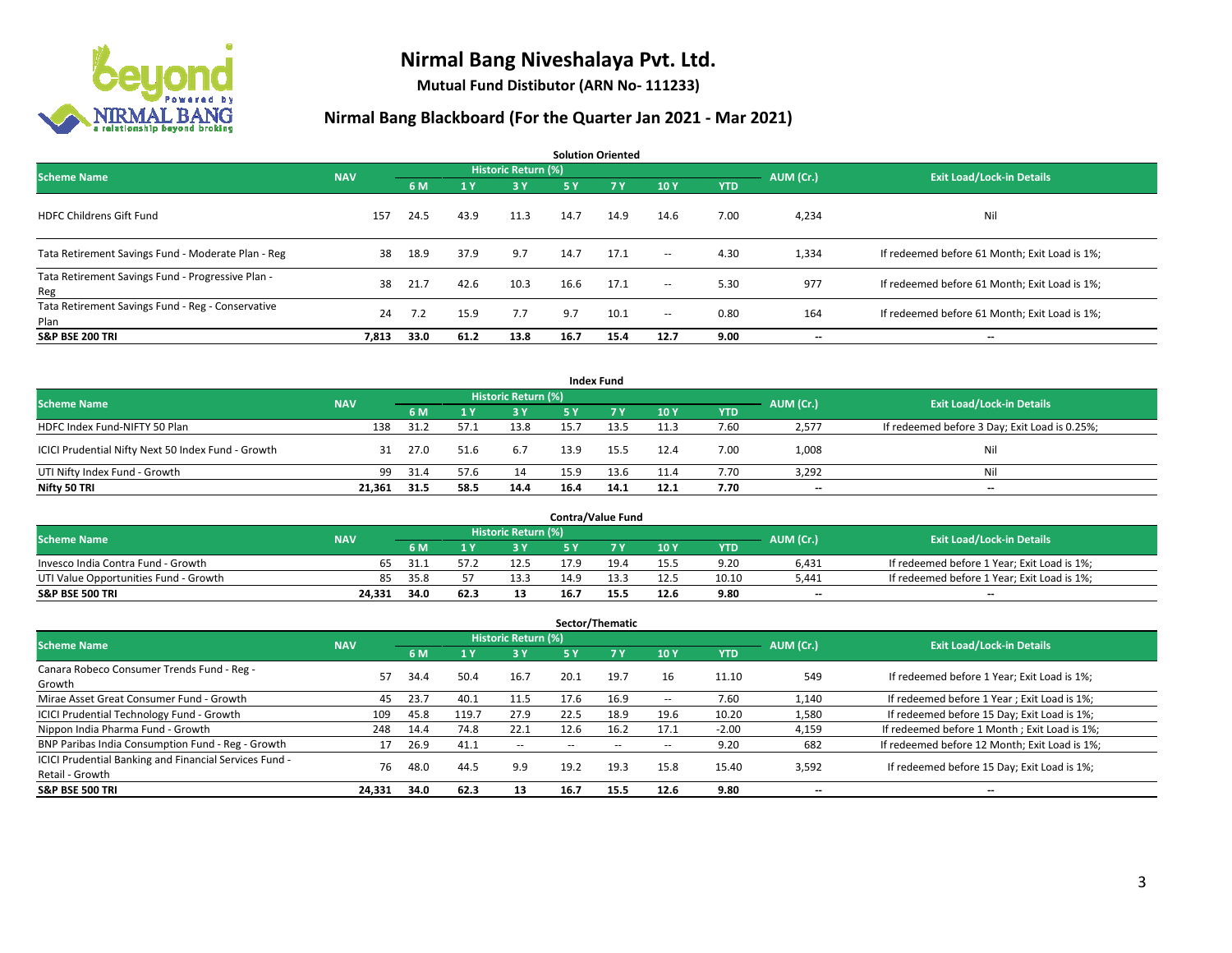

**Mutual Fund Distibutor (ARN No- 111233)**

| <b>Dynamic Asset Allocation Funds</b>                      |            |      |      |                            |           |       |                          |            |                          |                                               |  |  |  |
|------------------------------------------------------------|------------|------|------|----------------------------|-----------|-------|--------------------------|------------|--------------------------|-----------------------------------------------|--|--|--|
| <b>Scheme Name</b>                                         | <b>NAV</b> |      |      | <b>Historic Return (%)</b> |           |       |                          |            | AUM (Cr.)                | <b>Exit Load/Lock-in Details</b>              |  |  |  |
|                                                            |            | 6 M  |      | 73 Y                       | <b>5Y</b> | 7 Y   | 10Y                      | <b>YTD</b> |                          |                                               |  |  |  |
| ICICI Prudential Balanced Advantage Fund - Reg -<br>Growth | 45         | 16.9 | 35   | 10.4                       | 12.4      | 12.5  | 12.8                     | 4.90       | 29,912                   | If redeemed before 1 Year; Exit Load is 1%;   |  |  |  |
| Nippon India Balanced Advantage Fund - Growth              | 110        | 17.6 | 27.9 | 9.4                        | 13.1      | 12.8  | 11.2                     | 5.30       | 3,081                    | If redeemed before 12 Month; Exit Load is 1%; |  |  |  |
| Edelweiss Balanced Advantage Fund - Growth                 | 32         | 20.1 | 35.7 | 12.9                       | 12.3      | 12.8  | 11.2                     | 5.30       | 2,940                    | If redeemed before 365 Day; Exit Load is 1%;  |  |  |  |
| Kotak Balanced Advantage Fund - Reg - Growth               | 13         | 12.7 | 31.5 | $\sim$                     | --        | $- -$ | $\overline{\phantom{a}}$ | 3.40       | 7,001                    | If redeemed before 1 Year; Exit Load is 1%;   |  |  |  |
| NIFTY 50 Hybrid Composite Debt 65:35 Index                 | 12.907     | 20.5 | 40.7 | 13.4                       | 14.2      | 12.8  | 11.2                     | 4.50       | $\overline{\phantom{a}}$ | --                                            |  |  |  |

| <b>Hybrid Aggressive</b>                        |            |      |      |                     |      |      |      |            |           |                                               |  |  |  |
|-------------------------------------------------|------------|------|------|---------------------|------|------|------|------------|-----------|-----------------------------------------------|--|--|--|
| <b>Scheme Name</b>                              | <b>NAV</b> |      |      | Historic Return (%) |      |      |      |            | AUM (Cr.) | <b>Exit Load/Lock-in Details</b>              |  |  |  |
|                                                 |            | 6 M  |      | 3 Y                 |      |      | 10Y  | <b>YTD</b> |           |                                               |  |  |  |
| Canara Robeco Equity Hybrid Fund - Growth       | 213        | 22.6 |      | 13.5                | 15.5 | 16   | 13.9 | 6.10       | 4,565     | If redeemed before 1 Year; Exit Load is 1%;   |  |  |  |
| SBI Equity Hybrid Fund - Growth                 | 176        | 24.5 | 35.3 | 12.5                | 13.9 |      | 13.7 | 6.80       | 36.765    | If redeemed before 12 Month; Exit Load is 1%; |  |  |  |
| Mirae Asset Hybrid - Equity Fund - Reg - Growth | 19         | 23.6 | ا 44 | 12.7                | 15.2 | $-$  | $-$  | 7.50       | 4.714     | If redeemed before 1 Year; Exit Load is 1%;   |  |  |  |
| NIFTY 50 Hybrid Composite Debt 65:35 Index      | 12.907     | 20.5 | 40.7 | 13.4                | 14.2 | 12.8 | 11.2 | 4.50       | $-$       | $- -$                                         |  |  |  |

| Gold                                    |            |         |     |                     |     |           |       |            |           |                                                                  |  |  |  |  |
|-----------------------------------------|------------|---------|-----|---------------------|-----|-----------|-------|------------|-----------|------------------------------------------------------------------|--|--|--|--|
| <b>Scheme Name</b>                      | <b>NAV</b> |         |     | Historic Return (%) |     |           |       |            | AUM (Cr.) | <b>Exit Load/Lock-in Details</b>                                 |  |  |  |  |
|                                         |            | 6 M     |     | 73 Y.               | 5 Y |           | 10Y   | <b>YTD</b> |           |                                                                  |  |  |  |  |
| <b>HDFC Gold Fund - Growth</b>          | 14         | -14.⊥   |     | 12.3                |     |           | $\!-$ | $-11.50$   | 1,082     | If redeemed before 6 Months; Exit Load is 2%; If redeemed bet. 6 |  |  |  |  |
|                                         |            |         |     |                     |     |           |       |            |           | Months to 12 Months; Exit Load is 1%;                            |  |  |  |  |
| Kotak Gold Fund - Reg - Growth          | 18         | $-14.5$ | 1.9 |                     |     |           | $\!-$ | $-11.40$   | 808       | If redeemed before 1 Year; Exit Load is 1%;                      |  |  |  |  |
| Nippon India Gold Savings Fund - Growth | 18         | $-14.5$ |     | 11.9                |     | <b>20</b> | 6.1   | $-11.70$   | 1,275     | If redeemed before 15 Day; Exit Load is 1%;                      |  |  |  |  |
| <b>Prices of Gold</b>                   | 44.177     | $-13.9$ | 2.2 | 13.4                | 8.7 |           | 7.8   | $-11.70$   | --        | $- -$                                                            |  |  |  |  |

| <b>Arbitrage Fund</b>                      |            |     |     |     |                     |  |     |                          |            |           |                                                 |  |  |
|--------------------------------------------|------------|-----|-----|-----|---------------------|--|-----|--------------------------|------------|-----------|-------------------------------------------------|--|--|
| <b>Scheme Name</b>                         | <b>NAV</b> |     |     |     | Historic Return (%) |  |     |                          |            | AUM (Cr.) | <b>Exit Load/Lock-in Details</b>                |  |  |
|                                            |            |     | 1 M | 3 M | 6 M                 |  |     | 3 Y                      | <b>YTD</b> |           |                                                 |  |  |
| IDFC Arbitrage Fund - Reg - Growth         |            | -25 | L.8 | 2.8 | 3.1                 |  | 4.6 | , ⊥                      | 2.60       | 6,965     | If redeemed before 1 Month; Exit Load is 0.25%; |  |  |
| Kotak Equity Arbitrage Fund - Reg - Growth |            | 29  | 2.4 |     | 3.5                 |  |     |                          | 3.30       | 16,362    | If redeemed before 30 Day; Exit Load is 0.25%;  |  |  |
| Tata Arbitrage Fund - Reg - Growth         |            |     | 1.9 |     | 3.5                 |  | 53  | $\overline{\phantom{a}}$ | 2.60       | 4,071     | If redeemed before 30 Day; Exit Load is 0.25%;  |  |  |
| Nippon India Arbitrage Fund - Growth       |            |     |     |     | 3.3                 |  | 4.9 | 5.4                      | 2.90       | 9,936     | If redeemed before 1 Month; Exit Load is 0.25%; |  |  |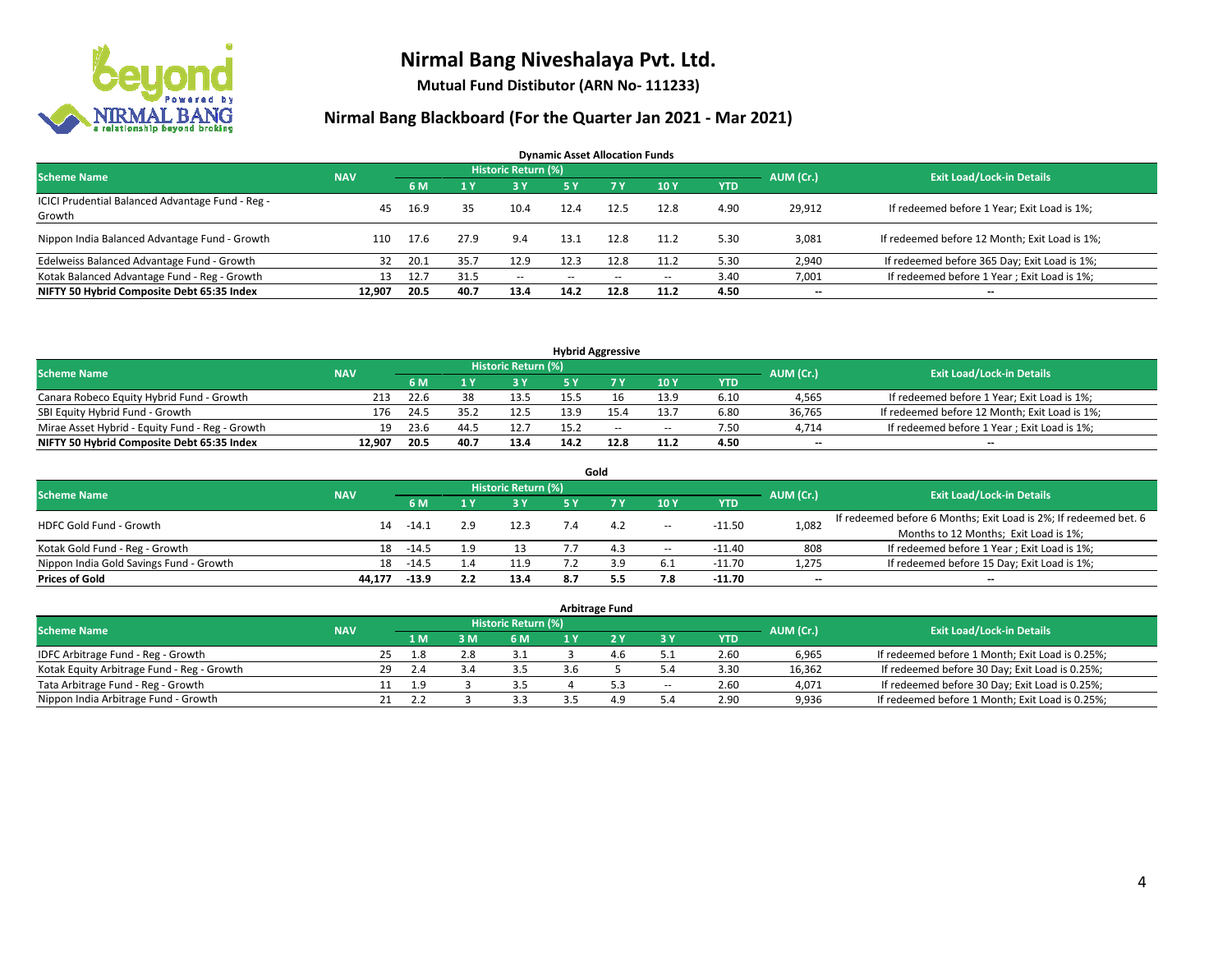

**Mutual Fund Distibutor (ARN No- 111233)**

| <b>Overnight Fund</b>                          |            |                |     |                     |     |     |                          |                 |           |                                  |  |  |  |  |
|------------------------------------------------|------------|----------------|-----|---------------------|-----|-----|--------------------------|-----------------|-----------|----------------------------------|--|--|--|--|
| <b>Scheme Name</b>                             | <b>NAV</b> |                |     | Historic Return (%) |     |     | <b>YTM</b>               | Avg             | AUM (Cr.) | <b>Exit Load/Lock-in Details</b> |  |  |  |  |
|                                                |            | 1 <sub>W</sub> | 2 W | 1 M'                | 3 M | 1Y  |                          | <b>Maturity</b> |           |                                  |  |  |  |  |
| IDFC Overnight Fund - Reg - Growth             | 1,093      | 3.1            |     | 2.8                 | 2.9 | 2.9 | 3.21                     | 0.00            | 1,446     | Nil                              |  |  |  |  |
| Tata Overnight Fund - Reg - Growth             | 1,082      | 3.0            |     | 2.8                 | 2.9 | 2.9 | 3.24102                  | 0.01            | 1,146     | Nil                              |  |  |  |  |
| SBI Overnight Fund - Growth                    | 3,314      | 3.1            | 3.1 | 2.8                 | 2.9 | 2.9 | 3.23                     | 0.00            | 10,802    | Nil                              |  |  |  |  |
| ICICI Prudential Overnight Fund - Reg - Growth | 111        | 3.0            |     | 2.8                 | 2.9 | 2.9 | 3.2294                   | 0.00            | 10,066    | Nil                              |  |  |  |  |
| Nippon India Overnight Fund - Reg - Growth     | 110        | 3.0            |     | 2.8                 | 2.9 |     | 3.2077                   | 0.00            | 4,748     | Nil                              |  |  |  |  |
| <b>CRISIL Liquid Fund Index</b>                | --         | 3.5            | 3.2 | 3.5                 | 3.5 | 4.2 | $\overline{\phantom{a}}$ | --              | $- -$     | --                               |  |  |  |  |

| <b>Liquid Funds</b>                              |            |                |     |                     |     |     |                          |                          |           |                                  |  |  |  |
|--------------------------------------------------|------------|----------------|-----|---------------------|-----|-----|--------------------------|--------------------------|-----------|----------------------------------|--|--|--|
| <b>Scheme Name</b>                               | <b>NAV</b> |                |     | Historic Return (%) |     |     | <b>YTM</b>               | Avg                      | AUM (Cr.) | <b>Exit Load/Lock-in Details</b> |  |  |  |
|                                                  |            | 1 <sub>W</sub> | 2 W | 1 M                 | з м |     |                          | <b>Maturity</b>          |           |                                  |  |  |  |
| Aditya Birla Sun Life Liquid Fund - Reg - Growth | 329        | 3.0            |     |                     |     |     | 3.34                     | 0.08                     | 33,604    | *Ref Footnote                    |  |  |  |
| ICICI Prudential Liquid Fund - Reg - Growth      | 303        | 3.1            | ിറ  |                     |     | 3.8 | 3.37045                  | 0.10                     | 42,470    | *Ref Footnote                    |  |  |  |
| Kotak Liquid Fund - Reg - Growth                 | 4,133      | 3.0            | 2.8 | 2.9                 | 2.9 |     | 3.45                     | 0.08                     | 27,602    | *Ref Footnote                    |  |  |  |
| Nippon India Liquid Fund - Growth                | 4,988      | 3.0            |     |                     |     |     | 3.25091                  | 0.07                     | 23,879    | *Ref Footnote                    |  |  |  |
| Mahindra Manulife Liquid Fund - Reg - Growth     | 1.327      | 3.1            | 2.9 |                     |     |     | 3.32                     | 0.05                     | 1,462     | *Ref Footnote                    |  |  |  |
| <b>CRISIL Liquid Fund Index</b>                  | $- -$      | 3.5            |     | 3.5                 |     | 4.2 | $\overline{\phantom{a}}$ | $\overline{\phantom{a}}$ | $-$       | $-$                              |  |  |  |

| <b>Ultra Short Fund</b>                           |            |     |                |                            |     |        |                          |                          |           |                                  |  |  |  |
|---------------------------------------------------|------------|-----|----------------|----------------------------|-----|--------|--------------------------|--------------------------|-----------|----------------------------------|--|--|--|
| <b>Scheme Name</b>                                | <b>NAV</b> |     |                | <b>Historic Return (%)</b> |     |        | <b>YTM</b>               | Avg                      | AUM (Cr.) | <b>Exit Load/Lock-in Details</b> |  |  |  |
|                                                   |            | 1 M | 3 <sub>M</sub> | 6 M                        | 1 Y | 3Y     |                          | <b>Maturity</b>          |           |                                  |  |  |  |
| HDFC Ultra Short Term Fund - Reg - Growth         | 12         | 3.8 |                | 3.9                        | 5.9 | $\sim$ | 3.92264                  | 0.42                     | 18,426    | Nil                              |  |  |  |
| ICICI Prudential Ultra Short Term Fund - Growth   | 22         | 4.3 | 3.6            | 4.6                        | 5.9 |        | 4.90985                  | 0.43                     | 8,853     | Nil                              |  |  |  |
| UTI Ultra Short Term Fund - Growth                | 3.252      | 3.1 |                |                            |     |        | 4.08                     | 0.34                     | 2,402     | Ni                               |  |  |  |
| Aditya Birla Sun Life Savings Fund - Reg - Growth | 421        | 4.1 |                | 4.2                        | 6.4 | 7.4    | 4.19                     | 0.52                     | 17,086    | Nil                              |  |  |  |
| <b>NIFTY Ultra Short Duration Debt Index</b>      | 4.249      | 3.9 | 3.5            | 3.8                        |     | 6.9    | $\overline{\phantom{a}}$ | $\overline{\phantom{a}}$ | $- -$     | $-$                              |  |  |  |

| <b>Money Market Fund</b>                         |                          |     |     |                            |     |     |            |                 |                          |                                               |  |  |  |  |
|--------------------------------------------------|--------------------------|-----|-----|----------------------------|-----|-----|------------|-----------------|--------------------------|-----------------------------------------------|--|--|--|--|
| <b>Scheme Name</b>                               | <b>NAV</b>               |     |     | <b>Historic Return (%)</b> |     |     | <b>YTM</b> | Avg             | AUM (Cr.)                | <b>Exit Load/Lock-in Details</b>              |  |  |  |  |
|                                                  |                          | 1 M | 3M  | 6 M                        | 1 Y | 73Y |            | <b>Maturity</b> |                          |                                               |  |  |  |  |
| Aditya Birla Sun Life Money Manager Fund - Reg - | 284                      |     | 3.3 | 3.9                        |     |     | 3.8        | 0.33            | 11,983                   | Nil                                           |  |  |  |  |
| Growth                                           |                          | 4.0 |     |                            |     |     |            |                 |                          |                                               |  |  |  |  |
| SBI Savings Fund - Growth                        | 33                       | 3.3 |     | 3.5                        |     | 6.6 | 3.8        | 0.25            | 22,442                   | If redeemed before 3 Days; Exit Load is 0.1%; |  |  |  |  |
| HDFC Money Market Fund - Growth                  | 4,405                    | 3.5 | 3.2 | 3.6                        |     |     | 3.75342    | 0.35            | 10,914                   | Nil                                           |  |  |  |  |
| Tata Money Market Fund - Reg - Growth            | 3,627                    | 3.5 |     | 3.8                        | 5.8 | 4.3 | 3.68       | 0.39            | 2,402                    | Nil                                           |  |  |  |  |
| <b>CRISIL Liquid Fund Index</b>                  | $\overline{\phantom{a}}$ | 3.5 | 3.5 | 3.6                        | 4.2 | $-$ | --         | $- -$           | $\overline{\phantom{a}}$ | $\overline{\phantom{a}}$                      |  |  |  |  |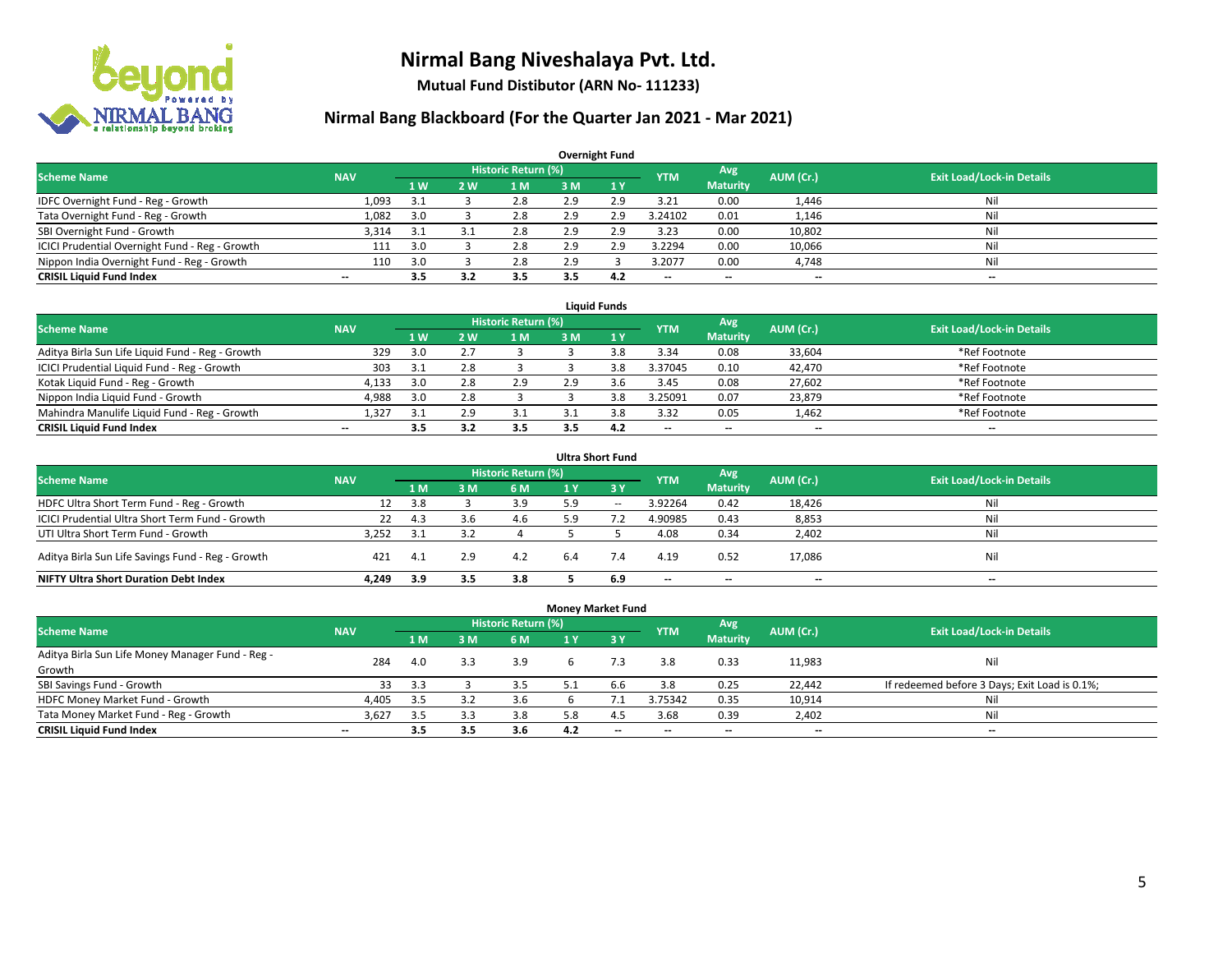

**Mutual Fund Distibutor (ARN No- 111233)**

| <b>Short Term Fund</b>                           |            |    |        |      |                     |     |     |            |                 |           |                                  |  |  |  |
|--------------------------------------------------|------------|----|--------|------|---------------------|-----|-----|------------|-----------------|-----------|----------------------------------|--|--|--|
| <b>Scheme Name</b>                               | <b>NAV</b> |    |        |      | Historic Return (%) |     |     | <b>YTM</b> | Avg             | AUM (Cr.) | <b>Exit Load/Lock-in Details</b> |  |  |  |
|                                                  |            |    | 1 M    | 8 M  | 6 M                 |     |     |            | <b>Maturity</b> |           |                                  |  |  |  |
| HDFC Short Term Debt Fund - Growth               |            | 24 | $-0.6$ | $-1$ | 4.7                 | 8.6 | 8.6 | 5.62       | 3.01            | 17,398    | Nil                              |  |  |  |
| Nippon India Short Term Fund - Growth            |            |    | 35     |      |                     |     |     | 5.61       | 2.34            | 8,565     | Nil                              |  |  |  |
| <b>ICICI Prudential Short Term Fund - Growth</b> |            | 46 | $-0.8$ |      |                     | 8.6 |     | 5.11       | 2.40            | 23.715    | Nil                              |  |  |  |

| <b>Low Duration Fund</b>                     |            |      |  |                     |    |  |            |                 |           |                                  |  |  |  |
|----------------------------------------------|------------|------|--|---------------------|----|--|------------|-----------------|-----------|----------------------------------|--|--|--|
| <b>Scheme Name</b>                           | <b>NAV</b> |      |  | Historic Return (%) |    |  | <b>YTM</b> | Avg             | AUM (Cr.) | <b>Exit Load/Lock-in Details</b> |  |  |  |
|                                              |            | 1 M  |  | 6 M                 |    |  |            | <b>Maturity</b> |           |                                  |  |  |  |
| <b>HDFC Low Duration Fund - Growth</b>       | 45         | 0.9  |  |                     |    |  | 4.74864    | 1.91            | 25,094    | Nil                              |  |  |  |
| ICICI Prudential Savings Fund - Reg - Growth | 415        | $-1$ |  |                     |    |  | 4.45681    | 2.22            | 28,464    | Nil                              |  |  |  |
| Kotak Low Duration Fund - Std - Growth       | 2,620      |      |  |                     | h. |  | 4.66       | 1.23            | 13.761    | Nil                              |  |  |  |

| <b>Banking &amp; PSU Bond Funds</b>                 |            |    |        |        |                     |     |        |            |                 |           |                                  |  |  |
|-----------------------------------------------------|------------|----|--------|--------|---------------------|-----|--------|------------|-----------------|-----------|----------------------------------|--|--|
| <b>Scheme Name</b>                                  | <b>NAV</b> |    |        |        | Historic Return (%) |     |        | <b>YTM</b> | Avg             | AUM (Cr.) | <b>Exit Load/Lock-in Details</b> |  |  |
|                                                     |            |    | 1 M    | . M    | 6 M                 |     |        |            | <b>Maturity</b> |           |                                  |  |  |
| HDFC Banking and PSU Debt Fund - Reg - Growth       |            | 18 | $-0.6$ | $-0.6$ | 4.b                 | 8.3 |        | 5.60       | 3.13            | 10,364    | Nil                              |  |  |
| Tata Banking & PSU Debt Fund - Reg - Growth         |            |    | -1.8   | -2.4   |                     |     | $\sim$ | 5.54       | 3.49            | 686       | Nil                              |  |  |
| Kotak Banking and PSU Debt Fund - Reg - Growth      |            | 50 | -2.1   | -1     | 4.1                 |     | .      | 5.4        | 3.39            | 10.841    | Nil                              |  |  |
| Nippon India Banking & PSU Debt Fund - Reg - Growth |            | 16 | -0.6   | - 11   | 3.9                 | я з |        | .26868     | 3.24            | 7,208     | Nil                              |  |  |

| <b>Corporate Bond Funds</b>                         |            |    |        |        |                            |     |                          |            |                 |           |                                  |  |  |
|-----------------------------------------------------|------------|----|--------|--------|----------------------------|-----|--------------------------|------------|-----------------|-----------|----------------------------------|--|--|
| <b>Scheme Name</b>                                  | <b>NAV</b> |    |        |        | <b>Historic Return (%)</b> |     |                          | <b>YTM</b> | Avg             | AUM (Cr.) | <b>Exit Load/Lock-in Details</b> |  |  |
|                                                     |            |    | 1 M    | : M    | 6 M                        |     | 3 Y                      |            | <b>Maturity</b> |           |                                  |  |  |
| ICICI Prudential Corporate Bond Fund - Reg - Growth |            | 23 | $-0.8$ | 0.3    | 4.8                        | 8.6 | 8.4                      | 4.9381     | 2.97            | 19,676    | Nil                              |  |  |
| IDFC Corporate Bond Fund - Reg - Growth             |            | 15 | $-0.3$ | $-2.3$ | 4.5                        | 9.3 | -8.1                     | 5.56       | 2.98            | 22,810    | Nil                              |  |  |
| HDFC Corporate Bond Fund - Growth                   |            | 25 | $-3.0$ | $-1.8$ | 4.3                        | 8.6 | 8.8                      | 5.61266    | 4.26            | 29,251    | Nil                              |  |  |
| UTI Corporate Bond Fund - Reg - Growth              |            |    | U.b    | ء.1-   | 4.3                        | 7.9 | $\overline{\phantom{a}}$ | 5.25       | 2.11            | 3,470     | Nil                              |  |  |

| <b>Credit Risk Fund</b>                    |            |    |      |     |                            |     |              |            |                        |           |                                                                       |  |  |
|--------------------------------------------|------------|----|------|-----|----------------------------|-----|--------------|------------|------------------------|-----------|-----------------------------------------------------------------------|--|--|
| <b>Scheme Name</b>                         | <b>NAV</b> |    |      |     | <b>Historic Return (%)</b> |     |              | <b>YTM</b> | Avg<br><b>Maturity</b> | AUM (Cr.) | <b>Exit Load/Lock-in Details</b>                                      |  |  |
|                                            |            |    | 1 M  | M   | 6 M                        |     | $\sqrt{3}$ V |            |                        |           |                                                                       |  |  |
| ICICI Prudential Credit Risk Fund - Growth |            | 24 | 3.8  | 3.4 | 7.5                        | 8.5 | 8.4          | 7.54189    | 1.85                   | 7,117     | If redeemed before 1 Year; Exit Load is 1%;                           |  |  |
| HDFC Credit Risk Debt Fund - Reg - Growth  |            | 18 |      |     | 9.8                        | 9.3 | 8.3          | 7.93955    | 2.44                   | 6,996     | If redeemed before 12 Month; Exit Load is 1%; If redeemed bet. 12     |  |  |
|                                            |            |    | -3.1 |     |                            |     |              |            |                        |           | Month to 18 Month; Exit Load is 0.5%;                                 |  |  |
|                                            |            |    |      |     |                            |     |              |            |                        |           | If redeemed before 12 Month; Exit Load is 3%; If redeemed bet. 12     |  |  |
| SBI Credit Risk Fund - Growth              |            | 34 | 4.1  |     | 7.1                        |     |              | 7.27       | 3.23                   |           | 3,589 Month to 24 Month; Exit Load is 1.5%; If redeemed bet. 24 Month |  |  |
|                                            |            |    |      |     |                            |     |              |            |                        |           | to 36 Month; Exit Load is 0.75%;                                      |  |  |